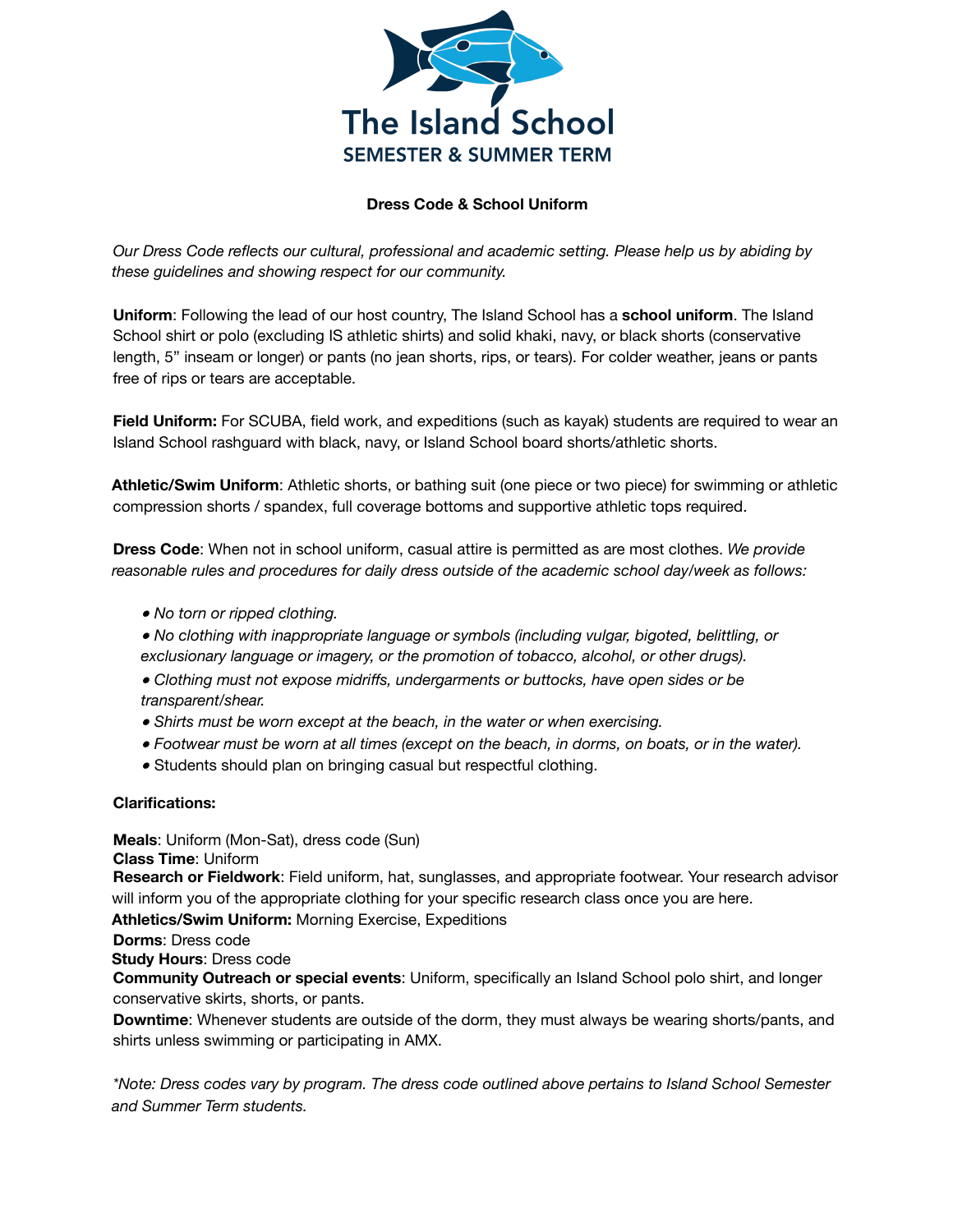# **Summer Term Packing List**

This checklist is our strong suggestion of quantities you will need for your stay. Keeping your bag **limited to one duffel** (we do not recommend suitcases with wheels, please check your airline policies as most limit bag weight to 50lbs) and a carry on is very important for travel and storage purposes in the dormitories. It is also important to note that **students will have the opportunity to send their laundry out once a week**. Finally, though you can buy some items in the school store, we recommend that you buy what you need ahead of time, and use the school store as a backup resource.

Please note, we do have a limited supply of donated items from previous students here on campus; please reach out if you would like to explore this option as you work through the packing list.

Before you come down to The Island School, we highly recommend labeling all your clothes with a permanent marker.

### **Toiletries**

Our articial wetland that processes wastewater on campus is extremely sensitive to the chemicals in most bath products. With this in mind, when choosing your bath products (shampoo, conditioner, body wash, etc.) please choose responsibly and sustainably. We ask that you do NOT bring any product containing microbeads.

 Shampoo ~12 oz Conditioner ~12 oz Body wash/bar of soap ~12 oz Sunscreen ~12 oz SPF 30+ and Reef Safe if possible (we do not recommend spray) SPF 15+ lip balm/chapstick Toothpaste ~6 oz Bug spray

### **Uniform (Classroom and Field)**

3-4 IS T-shirts \*Please note, the IS athletics shirts are not uniform appropriate

2 IS Polo

3 Solid khaki/navy shorts (5" inseam or longer/no patterns)

1 Belt

2 Casual footwear (flip-flops, sandals, etc.) \*Please note, flimsy flip-flops do not last long when worn frequently across campus

1 Long-sleeve rash guard\*\*

1 Synthetic, long sleeve shirt (IS Athletics or Sun shirt is great for this)\*\*

1 pair Board shorts or black/navy running shorts for diving and field work\*\*

\*\* Available in The Island School store. IS brand not mandatory.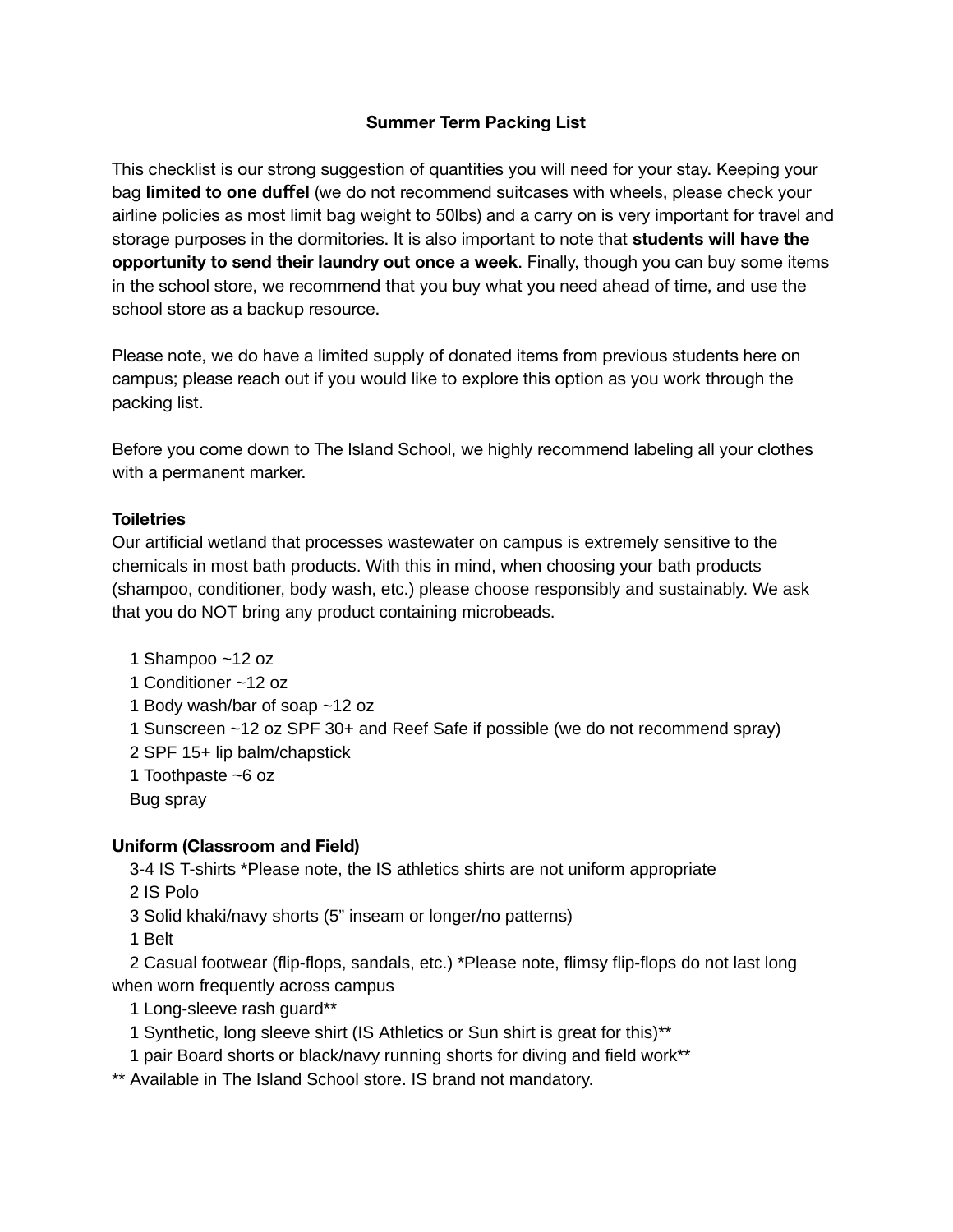### **Workout Clothes**

Black/navy athletic bathing suit \*Please refer to dress code for additional details)

- Running shoes
- Closed-toe footwear that you can run in and that can get wet/dirty (old sneakers work great)

3-4 Black/navy athletic shorts (running or compression shorts) - We recommend having both depending on activity.

Black/navy sports bras

- Athletic shorts
- Athletic socks
- Swim goggles/swim mask (no nose cover)

# **Other Clothes**

Casual shorts to be worn on free time (conservative length)

- Pairs jeans/pants (no excessive holes/tears)
- 3-4 Tidy and appropriate t-shirts (no excessive graphics)
- Button down or blouse
- Modestly cut knee-length dress or skirt (no spaghetti straps or cutouts)
- Sweatpants
- Cardigan sweater
- Enough underwear to last **10 days**
- Hawaiian shirt, worn every Tuesday! (optional)
- Reusable face masks

# **Outdoor Clothing & Gear**

- Light polyester/cotton mix pant or synthetic leggings
- 1 Hooded sweatshirt or fleece pullover
- Rain jacket
- Knee-high socks
- Long-sleeve rash guard
- Synthetic, long sleeve shirt (IS Athletics shirt is great for this)
- Headlamp & extra batteries
- Bike helmet
- Bowl & utensils
- Leatherman-style multi-tool (pliers are great to have)
- Lightweight sleeping bag
- 2-3 Water bottles
- 1-2 Hats (We recommend bringing both a baseball and a wide-brimmed hat)
- 1-2 Bandanas/buffs

 Sunglasses (Sunglasses are very important in The Bahamas; however, they are also easily lost or broken, please take this into consideration when packing)

No-see-um/Mosquito bed net (e.g. stansport double mosquito net)

Versatile camping shoes (i.e Tevas, Chacos, Keens, your "run-swim" shoes)